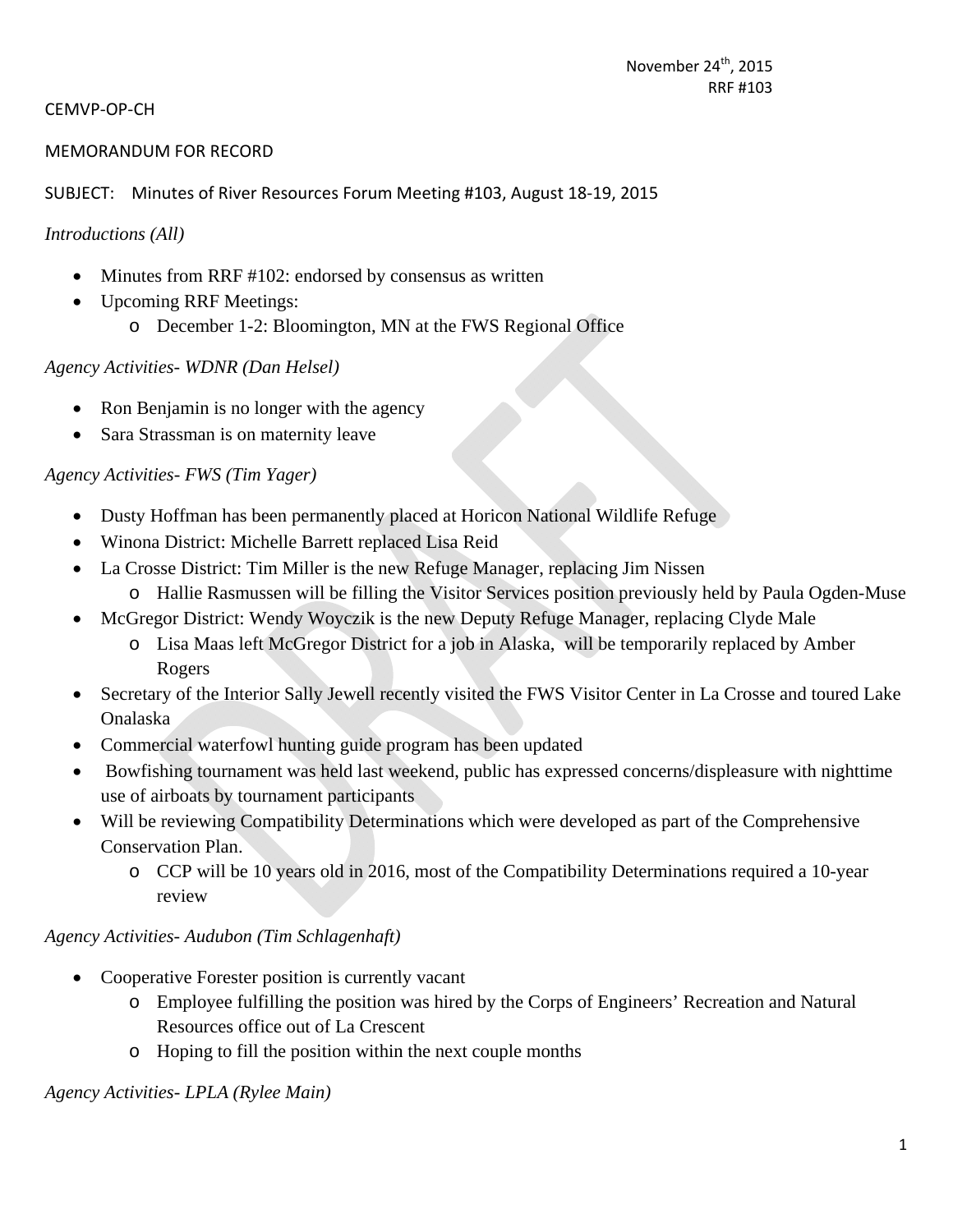- Working with the WDNR Wildlife Manager on a Master Plan for Pierce County islands
- Head of Lake Pepin Project
	- o Continuing to work on the PAR
	- o Community engagement is ongoing
- Currently looking into fundraising opportunities if the project is to move forward

*Agency Activities- IDNR (Mike Griffin)* 

• Bernie Schaunhoff, Fisheries Biologist, has retired

*Agency Activities- MnDOT (Patrick Phenow)* 

• No updates

*Agency Activities- MDNR (Dan Dieterman)* 

- Weaver Bottoms EAW is out for public review
- There was a large fish kill in Lake Pepin early July (Lake Sturgeon)
	- o Most is believed to be caused by commercial gill netting
- Worked with WDNR to temporarily ban commercial gill netting to investigate
- Been involved in spill response planning for Pools 5, 5A, and 6

### *Agency Activities- MPCA (Emily Schnick)*

- No longer a full-time compliance representative, Chandi McCracken has been reassigned o Contact Ken Moon for compliance questions
- Water quality funding has decreased

*Agency Activities- American Rivers (Olivia Dorothy)* 

- Potential for a Mississippi River gorge revival if USAF Lock and the Ford Plant close down
	- o Enough funding is available to remove the lock and Ford Plant and restore the gorge, currently determining whether this is a viable option
	- o A forum will be held (tentatively) on 11/10 at the U of MN campus
	- o First step is a disposition study which will look into potential de-authorization

# *Agency Activities- COE (Steve Tapp)*

- Steve Tapp has returned to usual role of Channels & Harbors Operations Manager
- Jake Bernhardt has been hired as the Physical Support Branch Operations Manager
- The Locks & Dams Operations Manager position is now open
- Dan Cottrell is fulfilling a 6 month detail with the St. Louis District, working at the National Great Rivers Museum
	- o Zach Kimmel and Brandon Olson will be backfilling Dan's duties
- Chief of Engineers, General Bostick, is visiting the St. Paul District 1-2 September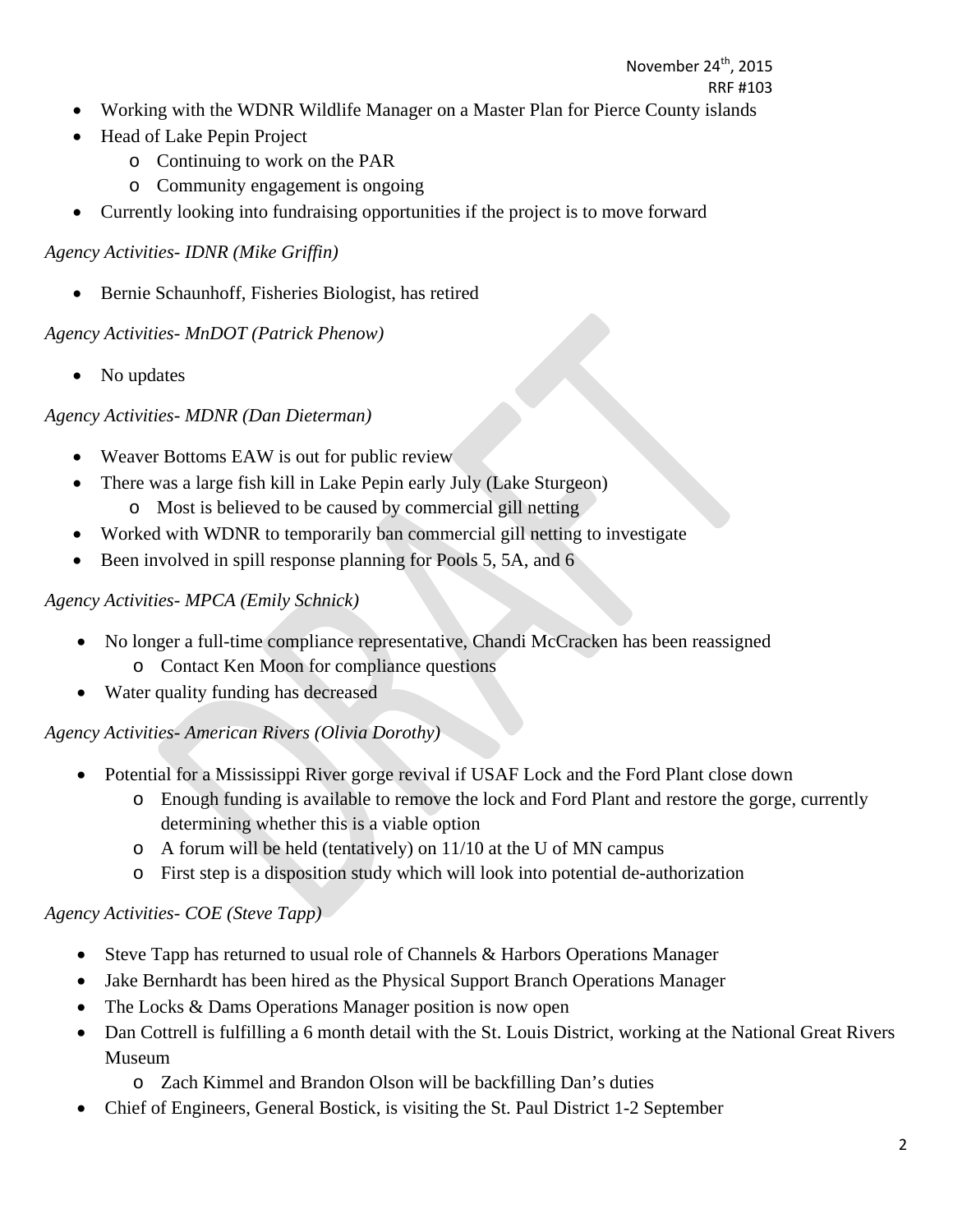- Lock 9 will be de-watered for winter maintenance this winter
- Clean Water Act: jurisdiction pertaining to "waters of the U.S." ruling will possibly have some impact on COE Regulatory Office as a whole, but impacts aren't anticipated in the channel maintenance program

*Water Level Management Task Force (Mary Stefanski)* 

- WLMTF handout as attachment
- WLMTF continues to update their Facebook page and continue exposure, 284 likes so far
- White paper: Tom Novak, Randy Urich, Zach Kimmel, Steve Clark, and Jon Hendrickson hope to complete the first draft by 10/1
- Pool 3 drawdown: brochure was sent out to 25-30 stakeholders
	- o Public meetings will be held on 9/9 in Red Wing and 9/16 in Prescott
		- Mike Kennedy and Gretchen Benjamin will lead the charge to establish a Citizen's Committee
- Kevin Kenow's group is now beginning vegetation sampling in Pool 5
- Steve Tapp questioned whether proper criteria for pursuing a drawdown would be included in the White Paper
	- o Per Jon Hendrickson, there's no guarantee that answer will be included in the white Paper because it's a complex answer that we're struggling to find
	- o Steve also questioned what criteria would be required to pursue a drawdown
	- o Tim Schlagenhaft stated that instead of the "90 day rule," the WLMTF is trying to approach drawdowns with a different mentality in managing the natural variability in low-water conditions
	- o Jon Hendrickson stated that from a hydrological standpoint, we should consider which pools allow us to better mimic the natural low-water tendencies of the river
	- o Dan Helsel asked if the White Paper would identify the cost of a drawdown relative to the benefits of a drawdown and who/what drives the decision as to whether or not the cost is worth the benefit
		- $\blacktriangleright$  Steve Tapp stated that the COE would have a significant influence on the decision
		- Steve Clark stated that costs would be identified in the White Paper and the need for a sponsor may be identified also
		- **Tim Schlagenhaft stated that from Audubon's perspective, costs are needed as to begin** pursuing alternatives and begin looking into funding options
			- This is a high priority for Audubon and they would look into the possibility of obtaining funds

*Fish & Wildlife Work Group Activities (Steve Clark)* 

- Work group discussed pool plan updates in March
	- o Stephen Winter, Dan Dieterman, Mike Griffin, and Dave Potter are part of the team that will spearhead pool plan updates
	- o Decided to target Pool 8 first, will put together initial maps to reflect which projects have completed construction and to review/refine prior to completing the rest of the pool updates
		- This update is currently at the COE GIS level and Steve Clark will follow up to check status
- Likely to schedule a FWWG meeting in the October timeframe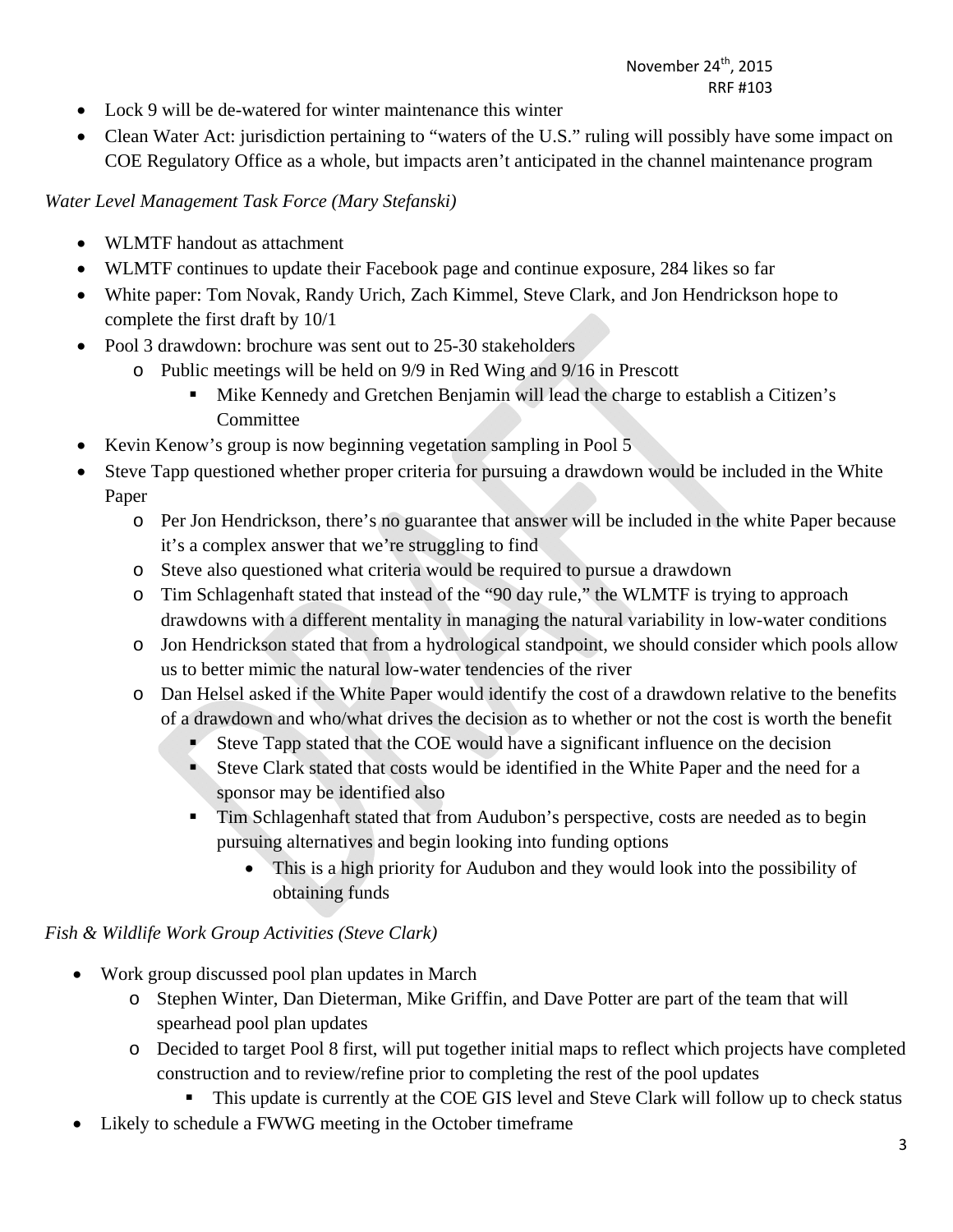- o Will discuss pool plan updates and HREP prioritization
- o Possibly holding a webinar to discuss mussels in conjunction with the FWWG meeting
- Randy Urich provided a list of foresters on the UMR to Steve Clark for potential participation in FWWG meetings going forward
- Tim Schlagenhaft stated that it would be beneficial to include more forestry focused projects going forward

### *Navigation Work Group Activities (Patrick Phenow)*

- Bridge handout as attachment
- There haven't been any Navigation Work Group meetings in quite a while
- A violation of MnDOT project at Winona was reported by the DOT
	- o Contractor deposited some excavated soil off-site in the thalweg
	- o Outcome won't impact navigation, though mussel impacts are unknown
- The violation was reported to COE Regulatory Office
- The DNR will issue a ticket and the county attorney will prosecute

### *Recreation Workgroup Activities (Tim Yager)*

- Presentation as attachment
- Dusty Hoffman completed a GIS database for Pools 2-11
	- o The database stopped at Pool 11 as there isn't any beach data below Pool 11
	- o Pool 7 coordinates were digitized to validate with GPS coordinates that were field based, no discrepancies were found
	- o Will continue to utilize the geo-database as a tool for best management practices
- Pool 7 & 8 beach planning status
	- o Will schedule a meeting soon to finalize
	- o Beach management plan alternatives were: no action, remove from beach plan, active vegetation restoration (seed/plant), vegetation management, beach and shoreline reshaping, nourishment up to 1,000 cubic yards, nourishment over 1,000 cubic yards
	- o Total of 307 beaches spanning 293.13 acres were considered for action
- RWG hasn't met since the last RRF meeting in April, 2015

# *Channel Maintenance Program Activities (OP-CH)*

- Steve Tapp provided updates on the status of the 2014 Dredging Season AAR and the UMRBA presentation
	- o Thanks to the agencies for participation in the 2014 Dredging Season AAR
	- o AAR is currently under its final review phase, will be distributed upon completion
- Also thanks to all partners for participation in the many ongoing projects pertaining to Channels & Harbors
- Dredging updates:
	- o MN River- haven't dredged since 2013, currently next area on the list for contract mechanical plant 2 to address after completion of work in Pool 3
	- o Lower Pool 2- have yet to dredge this season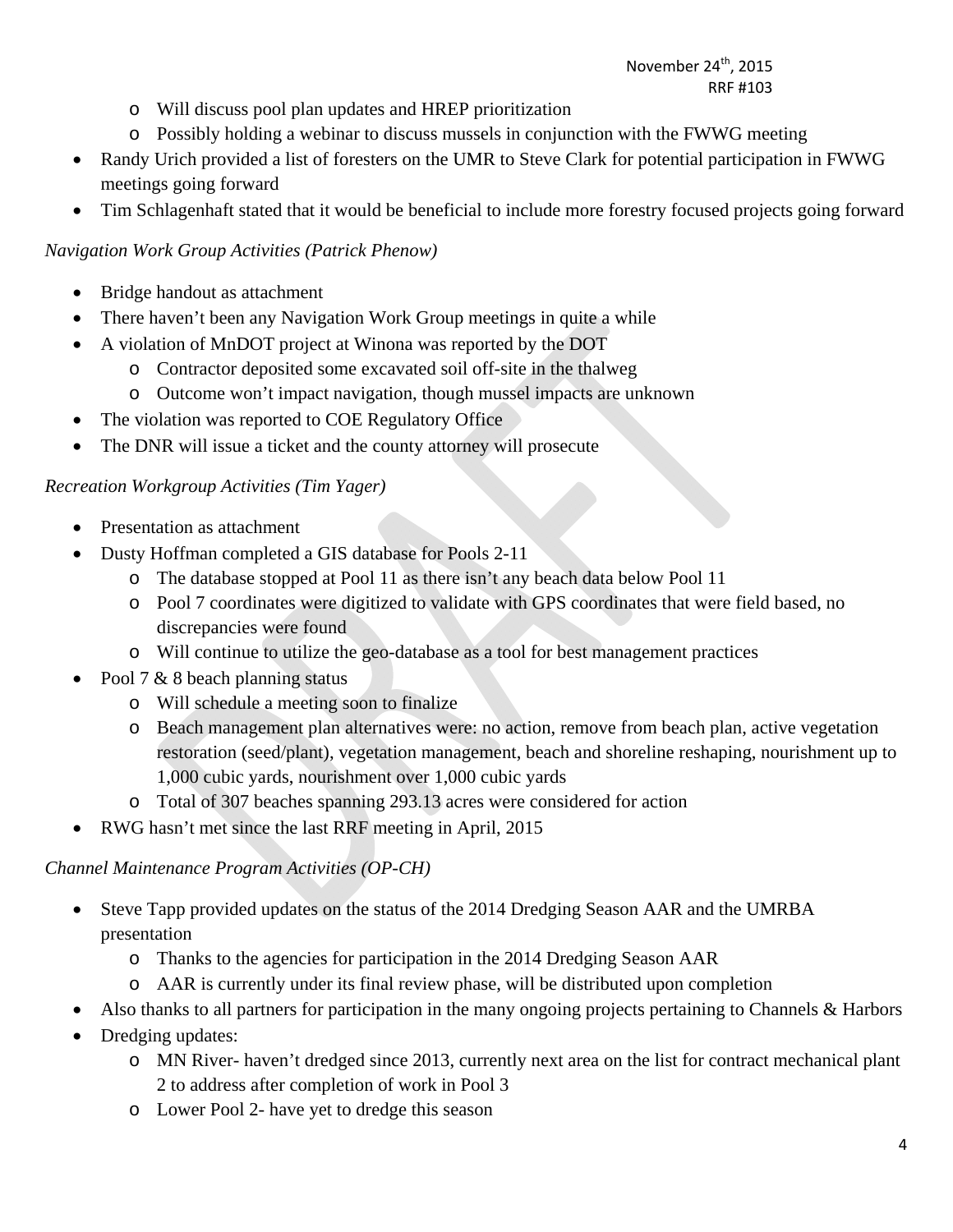- Have dredged an average of 2.5 months each of the last two season, so work will likely be required at a later date
- o Lower Pool 4- both Reads Landing and Teepeeota Point are closed at the 10.5' contours
- o Pool 9- Island 126 is closed at the 10.5' contours
- Placement site updates:
	- o Cargill East River- currently working on the right of entry to the placement site
	- o Hastings dredge material management- looking into various site alternatives in Upper Pool 3 after loss of the Koch Site
		- Need to find a home for material from Lower Approach to LD2
		- Greg Genz commented that there was never an issue at the Lower Approach to LD2 prior to the power plant's establishment in the late 1980's
	- o Mathy Pit- currently working with Mathy Construction on potential use of the Mathy Pit for dredge material in Pool 3 near Diamond Bluff
	- o Homer- appraisal of the property was completed on 8/3
		- DMMP PDT will evaluate the appraisal upon completion of the write-up, which should be completed in the near future
	- o Blackhawk Park- coordinating placement of dredge material at Blackhawk Park, currently looking into cultural survey needs
		- Plan to schedule an OSIT next spring
- Grand Encampment Unloading
	- o 430K cubic yards have been excavated to date (~80% completed with the project), 550K cubic yards total are to be excavated
	- o Didn't receive any complaints pertaining to trucking material
	- $\circ$  Dan Helsel asked what the approximate unit cost was, Paul Machajewski stated that it was  $\sim$ \$14/cy
- Crats Island Unloading
	- o Material from Crats Island will be placed at the Wabasha Gravel Pit
		- There's a separate trucking contract to remove 150K cubic yards of material from the Wabasha Gravel Pit to accommodate the material from Crats Island
			- Contract was awarded to U.S. Site Work
			- City of Wabasha has an ordinance of 30 truck trips (round-trip) per day, though they may modify to accommodate the contract if we can prove impacts are minimal
			- Tentative start date is  $9/1/2015$ , with completion anticipated by 6/30/2016
	- o Contract award came in below the government estimate
	- o Plan to award the base contract and a couple options, additional options may be awarded as funding allows
	- o Tentative start date is 7/2016, with completion anticipated in 12/2017
- Lost Island Unlading
	- o Hope to award a contract for the excavation of Lost Island in FY16
	- o Material will most likely be placed at West Newton Chute
- McMillan Island Unloading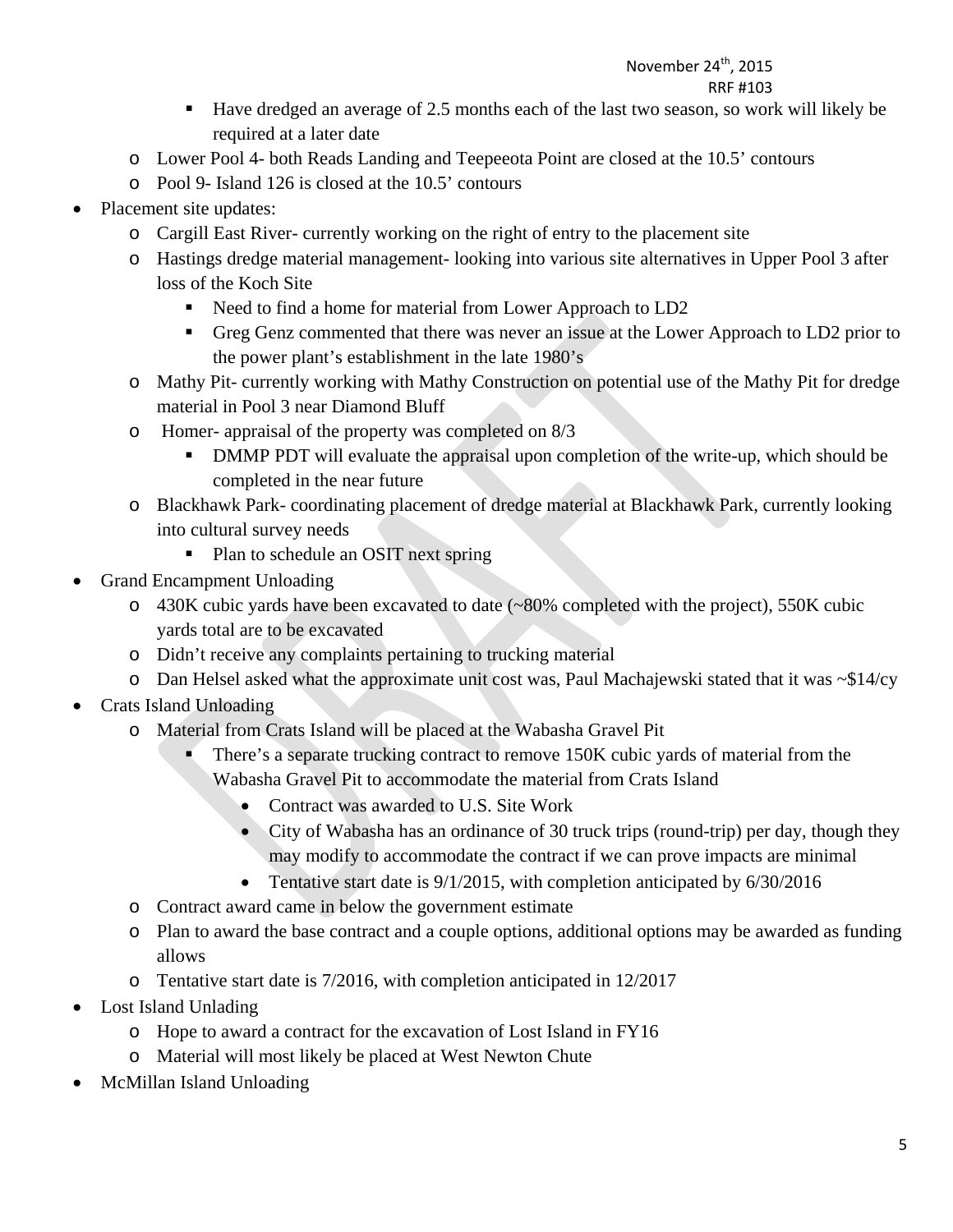- o Contract was awarded to Brennan Marine for the hydraulic offload, pumping material from McMillan Island to Buck Creek
	- Contract was awarded at \$1.7 million, \$11/cubic yard
- o Contractor plans to begin work after completion of the Grand Encampment excavation (anticipated mid-October)
	- Contractor has until 11/30/2015 to complete the work
- o Sara Strassman asked if the contractor was working 24 hours per day, which Paul Machajewski replied that is an option though it hasn't been decided yet

# *Flexible Uses of Dredge Material (Rich King)*

- FWS has been evaluating the science behind floodplain forest restoration, elevation and location to target
- Draft EA was completed for the floodplain forest restoration projects prior to Clyde Male's retirement
	- o Now have more scientific background to go forward with the EA, especially considering additional support now that Wendy has been hired as the Deputy District Manager
- Rich King questioned why island construction isn't part of dredge material management planning as a default
	- o Focus is not on construction of new islands, but restoration of islands that have degraded over time
	- o This would include adjusting elevation of existing islands
- Tim Schlagenhaft suggested presenting projects at the FWWG level as options for floodplain forest restoration
- Dan Dieterman stated that the CMMP should include restoration/mitigation for impacts by Locks & Dams and commercial navigation

# *Aquatic Invasive Species (All)*

- COE- no new updates
- WDNR- Starry Stonewort has been found on the eastern side of Wisconsin
	- o WDNR will continue to monitor
	- o Species is common in Michigan, gives off an oily sheen
	- o Dan Helsel will email information on the AIS out for distribution to RRF members
- MDNR- no major updates
	- o Continuing to work with commercial fishermen to monitor adult species of invasive Carp
- IDNR- established monitoring stations at various boat ramps containing aquatic nuisance species personnel to ensure that boats are properly washed prior to leaving the ramps

# *Upper Mississippi River Restoration (Tom Novak)*

- Presentation as attachment
- Capoli Slough project is wrapping up, anticipate turning the project over to the FWS next month for operations and maintenance going forward
- Harpers Slough is also under construction
	- o This project had a very good construction season as the river cooperated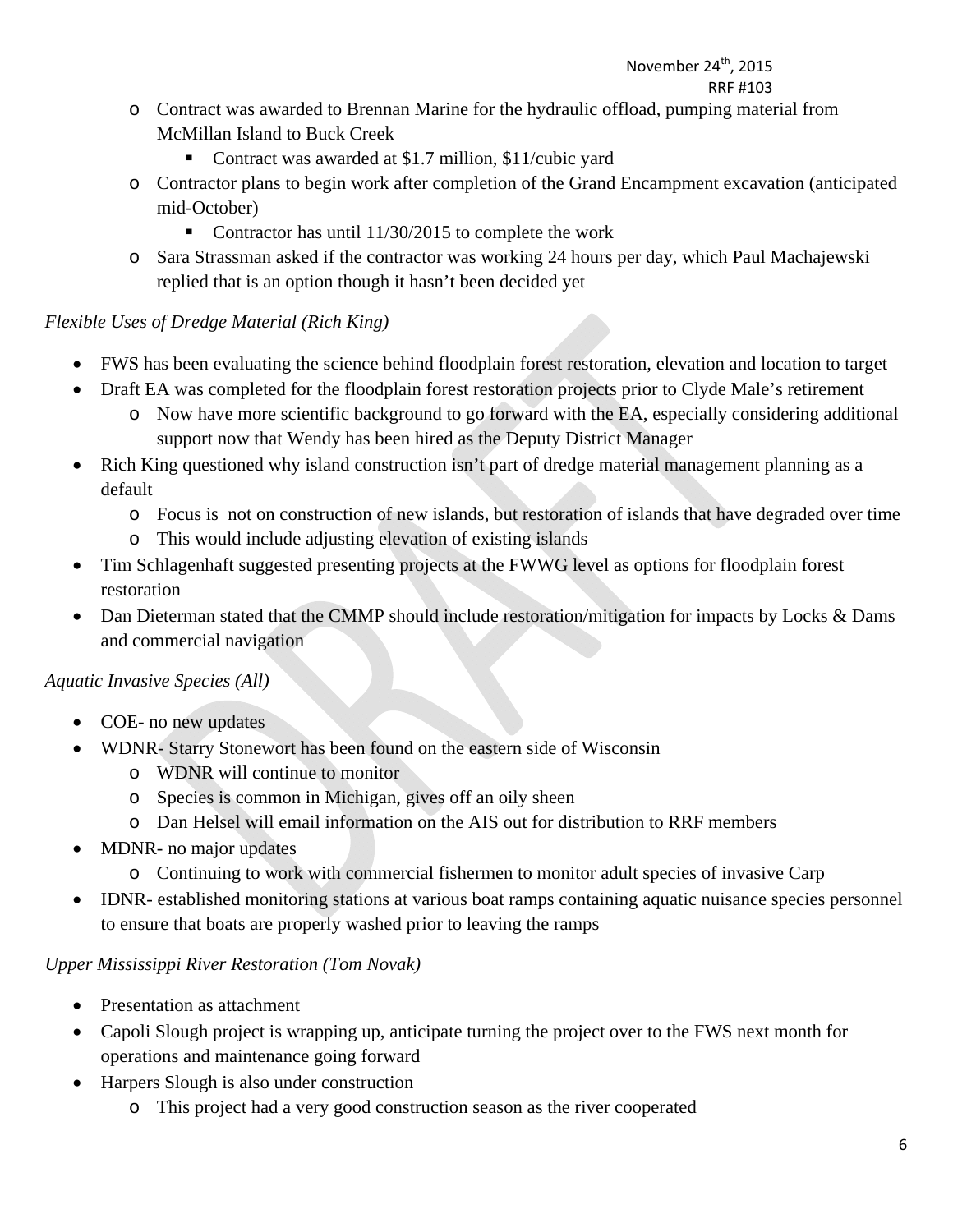- o Contractor needs to be out of the closed area by 11/2015
- UMRR projects in the planning phase
	- o North/Sturgeon Lakes- continuing to evaluate in conjunction with Pool 3 drawdown
		- Public meetings will take place on 9/9 in Red Wing and 9/16 in Prescott
		- **Project will likely utilize dredge material placement easement as opposed to PPA due to** multiple land owners
		- Hope to have the design completed this winter, then transition into plans and specifications and contract award
		- **100K-120K cubic yards of granular material is needed for the islands** 
			- Looking into options of utilizing channel maintenance material both from the channel and Corps Island placement site
		- Dan Helsel questioned whether or not a Pool 3 drawdown would require over-dredging
			- Tom Novak stated that the draw down would require over-dredging and that Channels & Harbors would pay for the dredging that would have been required in that given season
	- o Conway Lake- currently working on preliminary draft DPR
	- o McGregor Lake- has been deferred due to concentrated efforts elsewhere
- There is potential for the Lake Pepin Legacy Alliance to attend the FWWG in order to engage in UMRR project discussions
	- o Per Tom Novak, that's an appropriate place for project consideration
	- o RRF concurred that it is best for NGO's to build their financial support and gain support from the State, then it would be possible to have the State propose a project on behalf of an NGO
		- NGO's and State(s) will plan to partner and bring potential projects to the FWWG
- NGO participation was encouraged in other work groups throughout the RRF

# *Pool 2 Channel Management Study- Boulanger Bend to Lock & Dam 2 (Tom Novak and Paul Machajewski)*

- Olivia Dorothy questioned whether or not there would be flood stage impacts with the project
	- o Paul Machajewski responded that the COE has discussed impacts with MDNR and they have accepted that there will be localized impacts
	- o Also stated that the Environmental Assessment will consider flood stage impacts

# *Work Group Roles and Responsibilities (All)*

- The RRF has a resolution for establishment of technical work groups and identifies roles and responsibilities
	- o Work group chairs will be responsible for deciding on general operations and conflict resolution procedures
- A handout was provided as an outline to bring issues to work groups from the RRF, or to the RRF from work groups
- The issue brief format should be used to identify high profile, or controversial work items
- There was discussion as to whether or not forestry should act as its own work group or be part of the FWWG, a determination was not made, discussions will continue within the FWWG